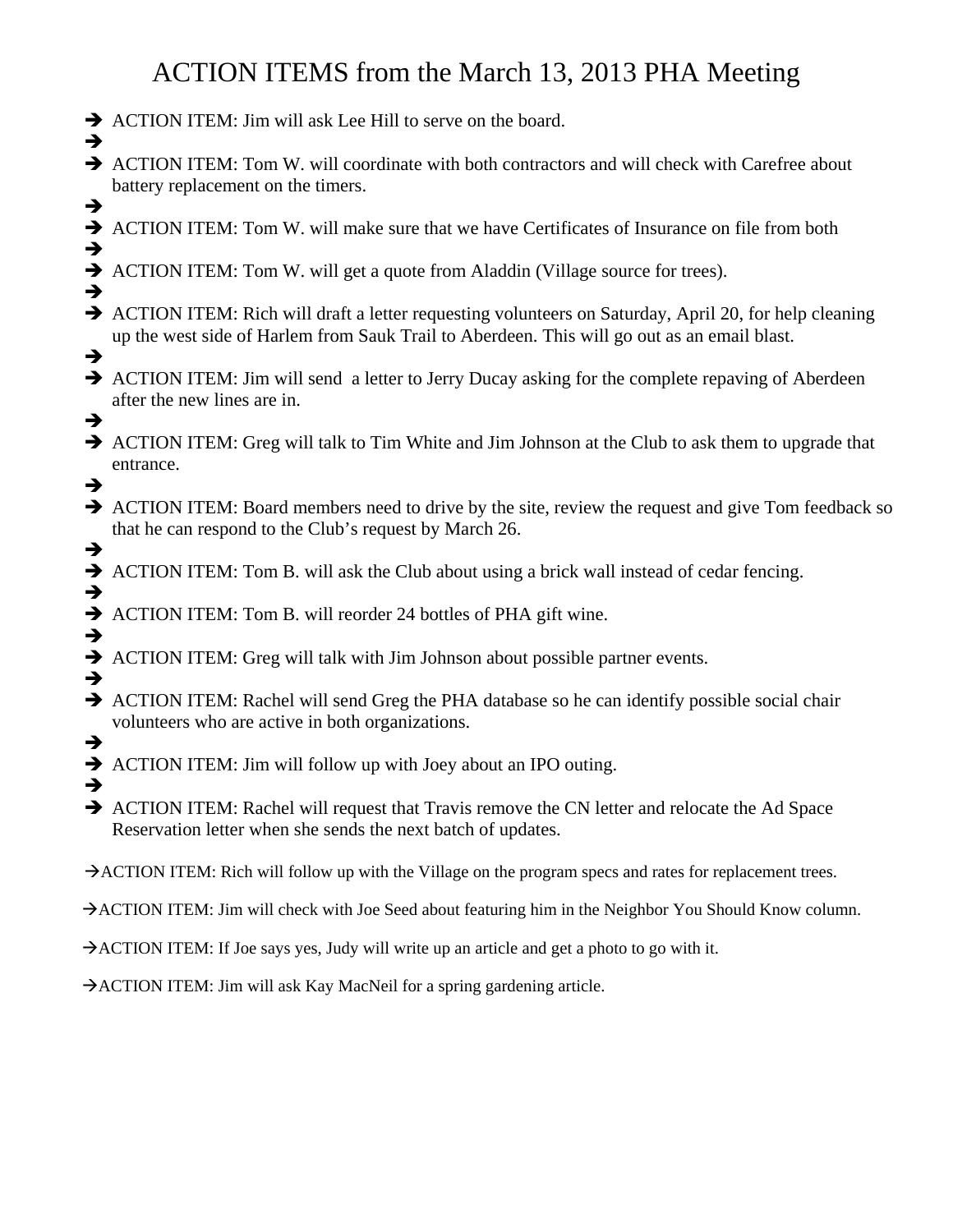# MINUTES OF THE PRESTWICK HOMEOWNERS ASSOCIATION MEETING

# March 23, 2013

Present: Jim Nolting, Judy Snider, Greg Bird, Tom Wiese, Brandon Palmer, Tom Barz, Rich Misiorowski, Rachel Gilmore (recording secretary)

Absent: Tom Kazmierczak, Bill Matevich, Marc Steinman

Tom W. moved, Brandon seconded and the board approved the revised minutes from 1.17.13.

# EXECUTIVE BOARD NOMINATIONS

Tom B. moved, Rich seconded and the board approved the following slate of officers:

Jim Nolting, President; Tom Wiese, Vice President; Tom Kazmierczak, Treasurer; Bill Matevich, Secretary.

Committee appointments are as follows:

Entrances: Tom W.

ARC: Tom B.

Government Affairs: Rich

Code Enforcement: Marc

Membership: Brandon and Judy

Discussion was held on the pre-existing vacancy on the board.

 $\rightarrow$  ACTION ITEM: Jim will ask Lee Hill to serve on the board.

# ENTRANCES

- 1. Sprinkler Hook Up
	- a. Tom W. reported that Moss will be coming out as soon as the ground has thawed. Tom will also pick up the water meters from the Village to give to Moss. Installation of the sprinklers by Carefree should be in early April.
- $\rightarrow$  ACTION ITEM: Tom W. will coordinate with both contractors and will check with Carefree about battery replacement on the timers.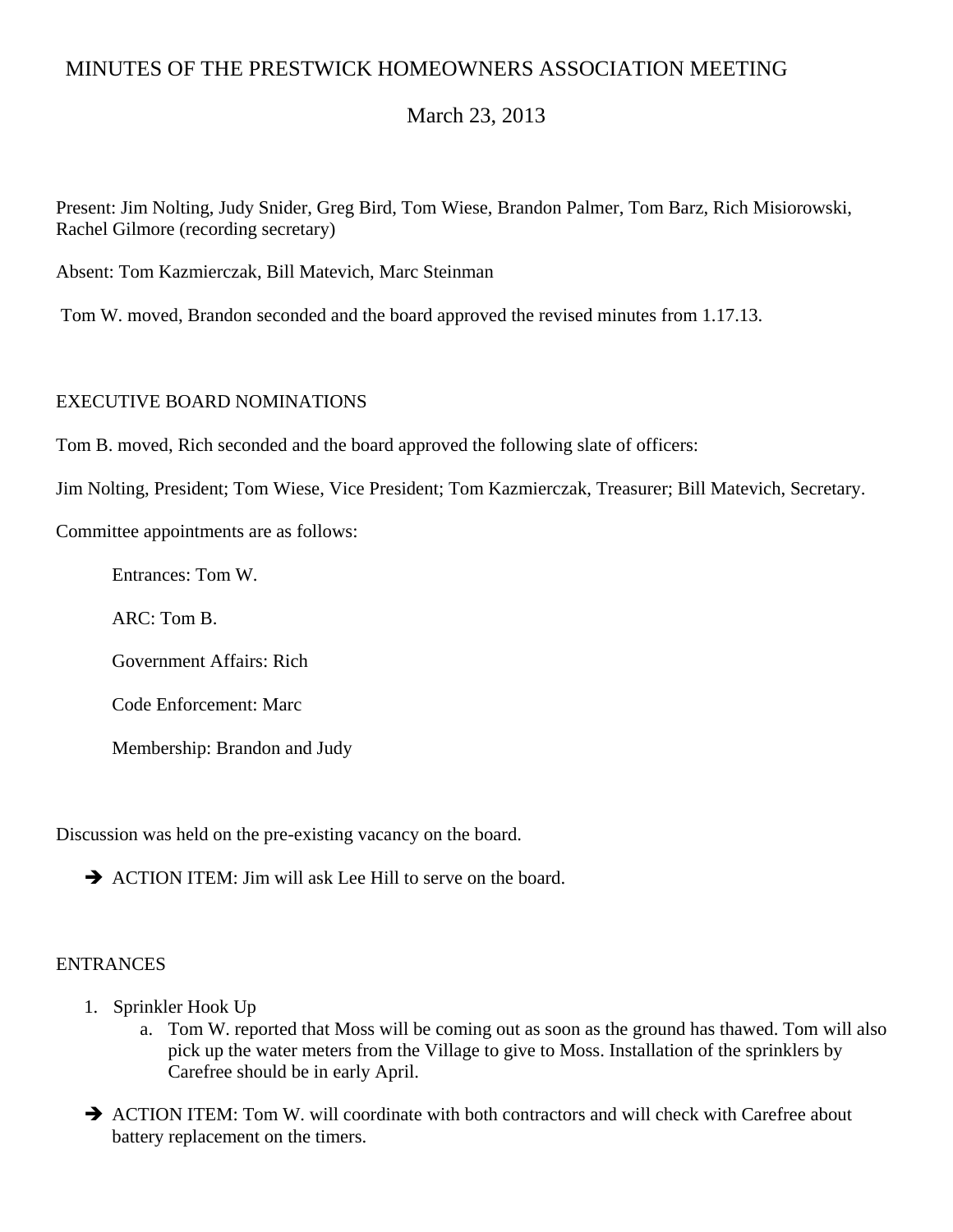- $\rightarrow$  ACTION ITEM: Tom W. will make sure that we have Certificates of Insurance on file from both contractors with PHA named as the additional insured.
- 2. Shetland Tree Replacement
	- a. Tom W. got bids from Koreman for \$1088 and Knollcrest for \$750 for an 8' dwarf spruce. The board approved spending up to \$750 for a replacement tree but asked for one additional quote.
- $\rightarrow$  ACTION ITEM: Tom W. will get a quote from Aladdin (Village source for trees).
- 3. Resident Request for Landscaping at Sauk Trail and Harlem
	- a. The board reviewed a resident's request for landscaping at Sauk Trail and Harlem. Several issues exist, namely the question of who owns that land and where the boundaries are. The area needs a clean up first and then beautification. The board is concerned about placing any permanent landscaping there because it will likely be torn up when Harlem is widened (date unknown). After discussion, it was agreed to use the Village's Earth Day to promote a clean up project at Sauk Trail and Harlem.
- $\rightarrow$  ACTION ITEM: Rich will draft a letter requesting volunteers on Saturday, April 20, for help cleaning up the west side of Harlem from Sauk Trail to Aberdeen. This will go out as an email blast.
- 4. Aberdeen Street Sign
	- a. The board discussed a resident complaint about the visibility of the Aberdeen stone. The board agreed that the county signs indicating turn ins off of Harlem are satisfactory for any emergency personnel or guests looking for Aberdeen.
- 5. New Water Lines
	- a. Jim informed the board that new water lines will be put in along Aberdeen this year.
- $\rightarrow$  ACTION ITEM: Jim will send a letter to Jerry Ducay asking for the complete repaving of Aberdeen after the new lines are in.
- 6. Prestwick Entrance
	- a. The board addressed a resident complaint that the Prestwick entrance (maintained by the Club) is not on par with the other entrances maintained by PHA.
- $\rightarrow$  ACTION ITEM: Greg will talk to Tim White and Jim Johnson at the Club to ask them to upgrade that entrance.
- 7. Cul-de-sac Project
	- a. After discussion of the cul-de-sac landscaping, Greg offered to head up this improvement project. He will get input from the cul-de-sac residents and will also talk with the Village about possible assistance. After a landscape plan is in place, the goal will be to do 1-2 cul-de-sacs a year. Possible improvements include perennials and flagpoles.

# ARC

- 1. Club Request
	- a. Tom B. reported on the Club request to improve their dumpster area by removing the current asphalt, installing concrete pads and new fencing. Discussion was held on appearance.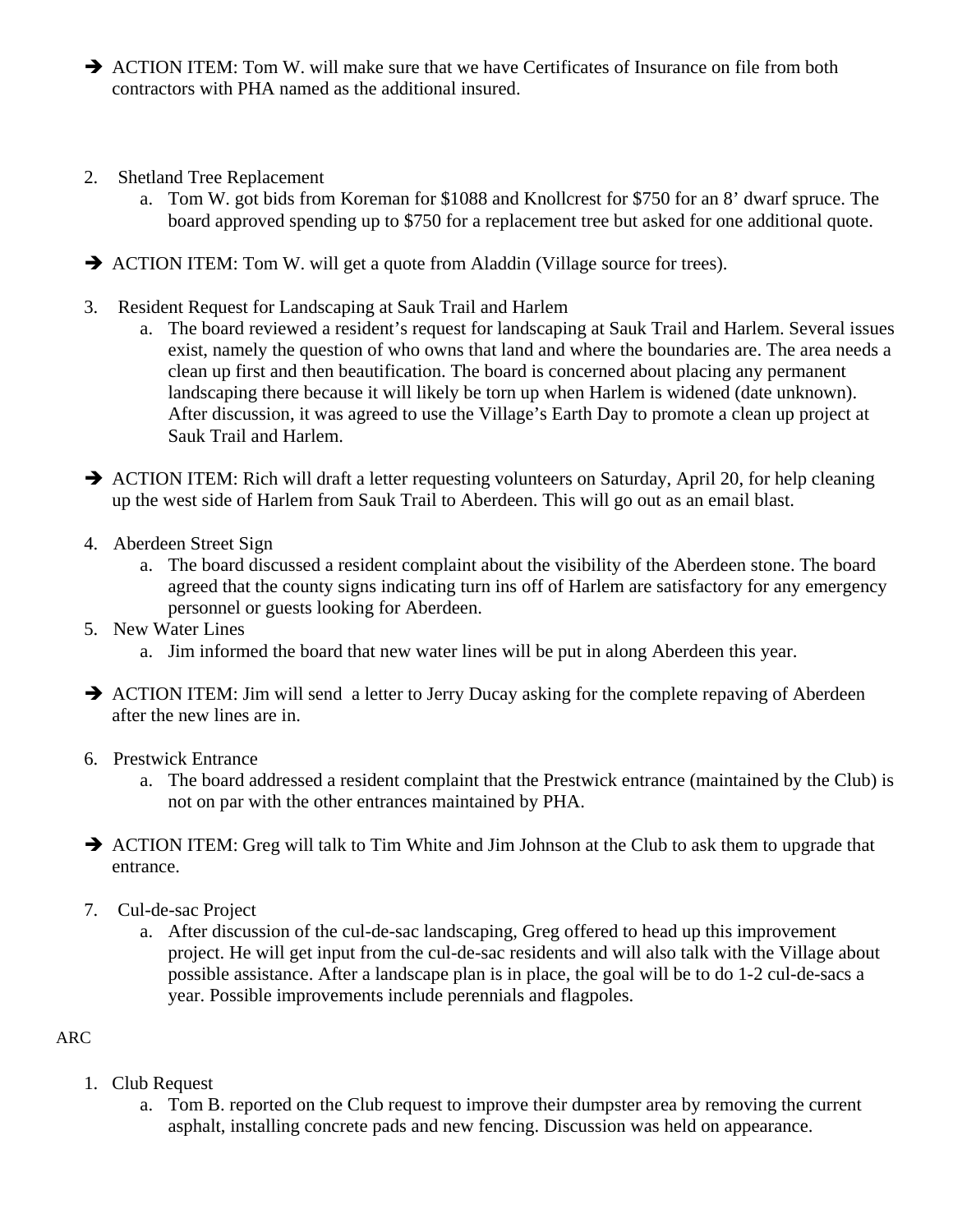- $\rightarrow$  ACTION ITEM: Board members need to drive by the site, review the request and give Tom feedback so that he can respond to the Club's request by March 26.
- $\rightarrow$  ACTION ITEM: Tom B. will ask the Club about using a brick wall instead of cedar fencing.

#### MEMBERSHIP

- 1. New Residents
	- a. Brandon reported that several properties have been sold and/or have new owners: 562F Aberdeen, 869 St. Andrews Way, 676 Fairway, 588 Timber and 582 Aberdeen. He is almost out of the gift wine offered to new homeowners. He and Judy both report a very positive response to their new neighbor visits.
- $\rightarrow$  ACTION ITEM: Tom B. will reorder 24 bottles of PHA gift wine.
- 2. Condo Blanket Membership
	- a. This offer of blanket membership for each condo building is available again this year for \$300. Brandon's building is taking advantage of this offer. Tom B. will extend it to the other buildings as well.
- 3. Membership Report
	- a. Rachel reported that the current total is 227 members, which includes 7 homeowners who have not joined in recent years. Thanks to Judy and Brandon for their efforts on membership retention. The second notice will go out on March 27 with an April 15 due date. This year the notice contains a letter at the top and the form at the bottom instead of just the form.
	- b. Rachel reported that advertising is on track. Approximately 20 ads have been placed so far. Typically another 10-12 come in during the last week or the 2 weeks following the March 31 deadline.
- 4. Freezing Dues
	- a. The board agreed to discuss at a later date the proposal to freeze dues for a certain age resident  $(65?)$ .

### FINANCIAL

- 1. Tom K.'s report
	- a. Rachel noted that she just dropped a \$21,000+ deposit off so that number should be added to Tom's total, meaning PHA has about \$44,000 in the bank.
	- b. Jim thanked Tom B. for finding a replacement carrier for PHA D&O insurance.

### Treasurer's Report – March 2013

| 01-09-13 Jim Nolting                        | Labels & Dues Reimb   | 125.00 |
|---------------------------------------------|-----------------------|--------|
| 01-09-13 Koreman Greenhouse                 | <b>Bal Entrances</b>  | 710.89 |
| 01-10-13 Barz & Assoc                       | Insurance             | 825.00 |
| 01-24-13 Good Word Creative                 | <b>Secy Services</b>  | 360.00 |
| 01-30-13 Liberty Creative Solutions Postage |                       | 223.10 |
| 02-01-13 Liberty Creative Solutions Postage |                       | 218.04 |
| 02-13-13 Secretary of State                 | <b>Annual Report</b>  | 10.00  |
| 02-25-13 Good Word Creative                 | Secy Services/Postage | 435.60 |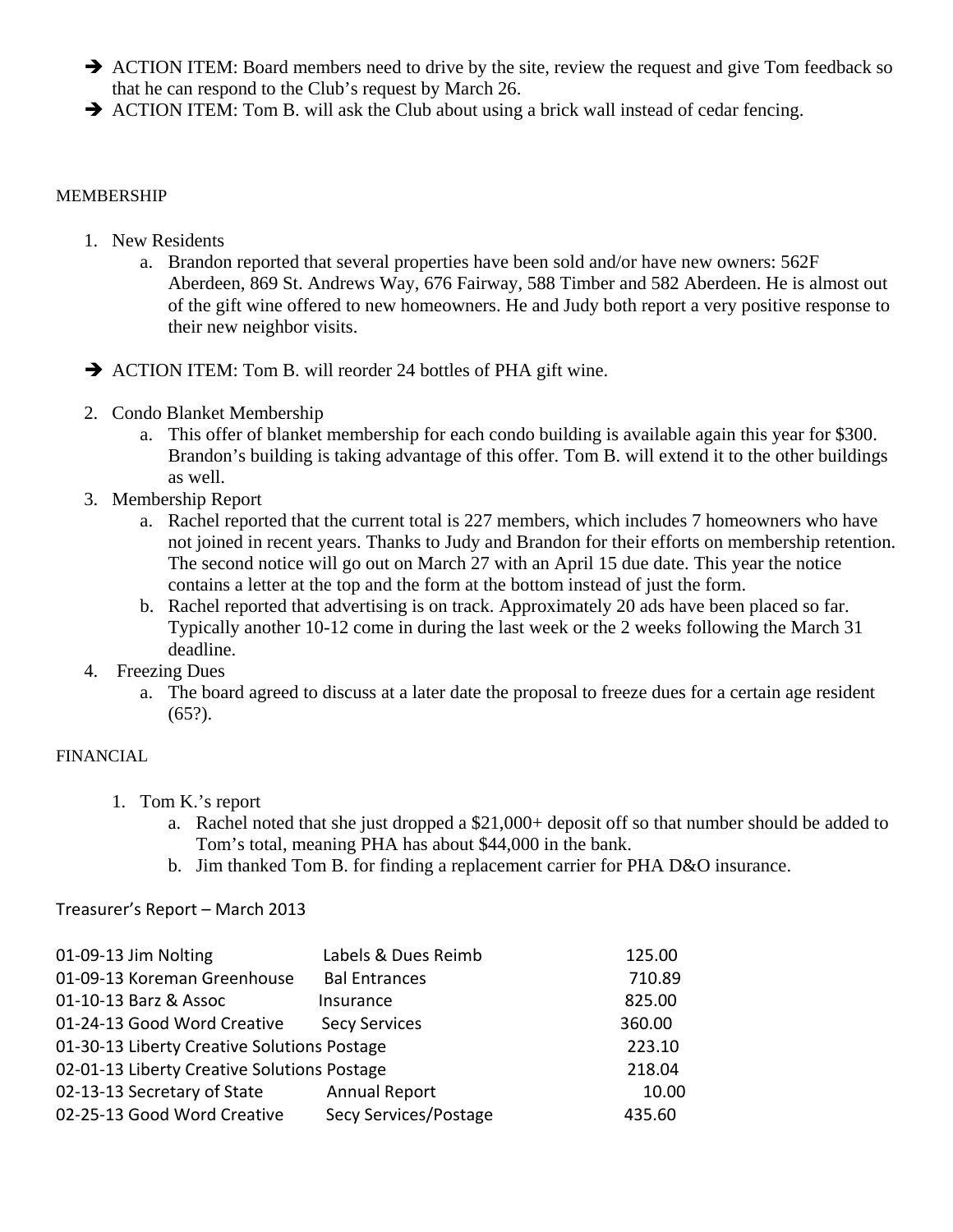Ending Bank Balances 3‐14‐13:  $\blacksquare$ Checking  $\blacksquare$  $Savings$  avings

#### SOCIAL

- 1. Club-PHA Events
- $\rightarrow$  ACTION ITEM: Greg will talk with Jim Johnson about possible partner events.
- $\rightarrow$  ACTION ITEM: Rachel will send Greg the PHA database so he can identify possible social chair volunteers who are active in both organizations.
- 2. IPO Outing
	- a. Judy noted that Joey is active with the IPO and said that there are group rate tickets available.
- $\rightarrow$  ACTION ITEM: Jim will follow up with Joey about an IPO outing.

#### **SECURITY**

No report.

#### WEB SITE

Discussion was held about needed updates.

 $\rightarrow$  ACTION ITEM: Rachel will request that Travis remove the CN letter and relocate the Ad Space Reservation letter when she sends the next batch of updates.

#### GOVERNMENTAL

- 1. Shed at 512 Durham
	- a. Discussion was held about the shed in back of 512 Durham which is likely on the pipeline easement. Jim informed the board that Chris D. from the Village will follow up with the homeowner on this issue.
	- b. Additional discussion was held about finding a legal solution to common violations of the deed restrictions.
- 2. Village of Frankfort Homeowners Meeting
	- a. Rich, Brandon and Greg attended this meeting. Rich reported that he asked if the Village would create ordinances that would match a subdivision's covenants so that they would be enforceable. The Village said they would not.
	- b. Rich reported on the tree replacement program the Village is offering. It was unclear if this is only for removed parkway trees or available to residents removing trees on their properties.

 $\rightarrow$  ACTION ITEM: Rich will follow up with the Village on the program specs and rates.

c. Rich reported on nixle.com which is the new emergency alert system software being used by the Village. All residents are encouraged to sign up for these alerts. All residents need to sign up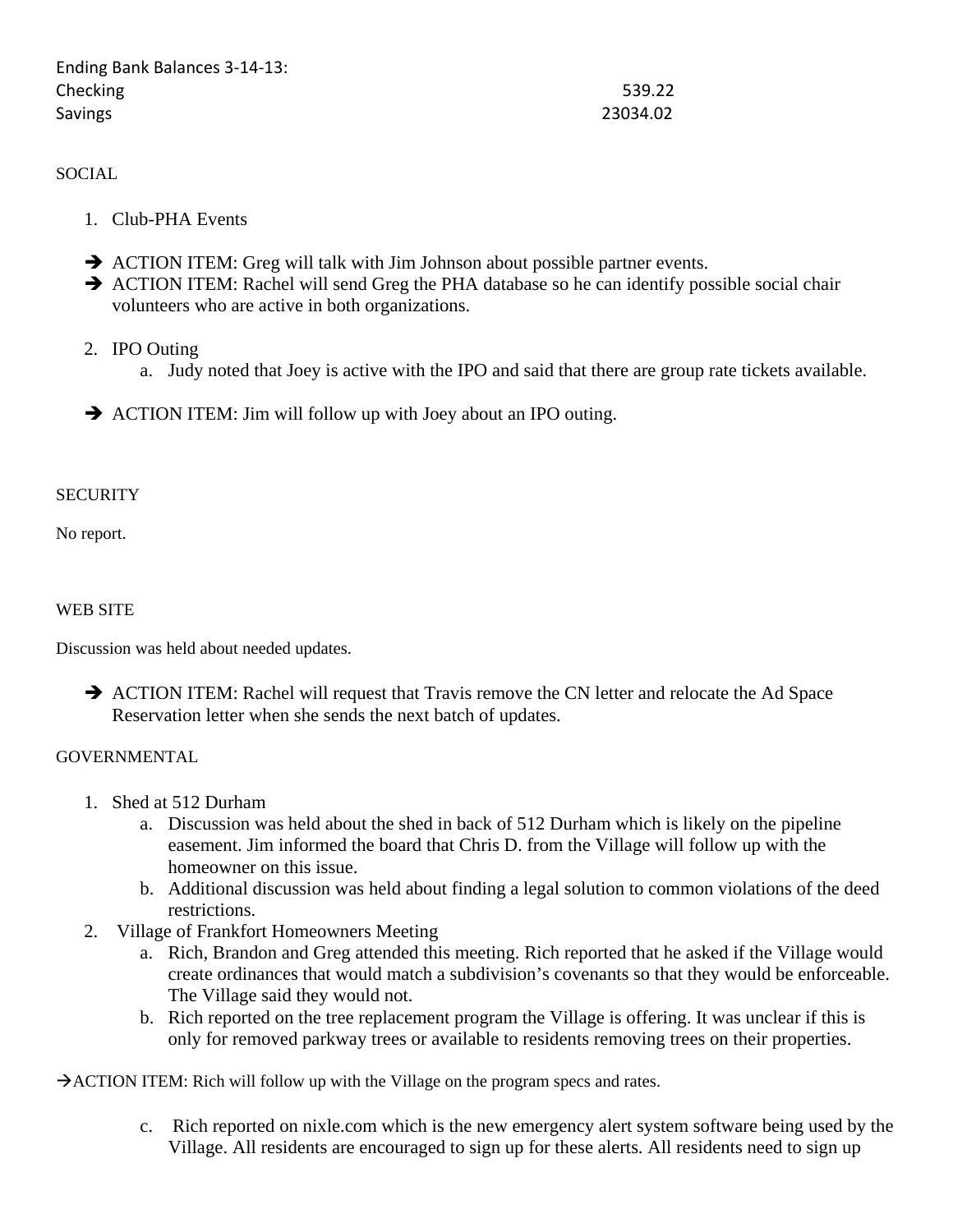with the new program even if they had been part of the police department calling program before. Discussion was held on legal liability when PHA passes on these alerts. The board agreed that any forwarded alerts should contain a standard legal disclaimer that the information is being passed along as a courtesy and individuals should register independently at nixle.com.

- 3. Sauk trail Dam
	- a. From Rich's report:
		- i. Karen Fonte, Forest Preserve District of Will County's Chief Landscape Architect, has been appointed to coordinate the update of Sauk Trail Dam Operation's manual and Emergency Action Plan.
		- ii. HRGreen Engineers were approved by FPDWC to help update their documentation and plan. HRGreen Engineers were to conduct inspection of dam in February 2013 timeframe.
		- iii. The Emergency Management Agency has agreed to be first point of contact and use their phone relay system to contact residents when and if necessary.
		- iv. Fonte has invited VOF's Rob Piscia to a 'seminar' meeting of agencies in the April timeframe. Fonte asked him to make a list of other agencies to attend 'seminar.' Firm April meeting date not yet set per Piscia (3.11.13). I sent note to Piscian and cc'd Fonte to consider CN and FRA (Federal Railroad Administration) as potential attendees and gave them names and telephone numbers of contacts for each of these agencies.
		- v. A public 'open house' meeting is planned for July in Frankfort area. Piscia says this is where we can have our input.
- 4. Emergency Actions in Case of CN Derailment
	- a. From Rich's report:
		- i. According to VOF personnel, as a part of the Cn-VOF settlement, VOF police (and Fire?) personnel were sent to a CN facility in Colorado for derailment training. Information acquired has been transmitted to other VOF emergency services personnel. (Really not a plan but info, e.g. in case of derailment go to engine cab to get listing of cargo, and act accordingly). VOF's involvement in the development of the Sauk Trail Dam EAP should provide them with a pattern to replicate.
- 5. Resident Thank Yous
	- a. Judy noted that she has had numerous residents tell her how much they appreciate receiving the police and construction updates. She thinks that's why some people have opted to join when they hadn't previously.

# LEGAL

- 1. Liability at Entrances
	- a. The board discussed the issue of liability for any possible injuries occurring at the PHA entrances. Board members agreed that either the County or Village owns the property, that liability follows the owner and that PHA would have to have an insurable interest in the property which it doesn't since it doesn't pay taxes on that land.
- 2. Email Alert Forwards
	- a. See previous discussion. Standard disclaimer will now go out with these alerts.